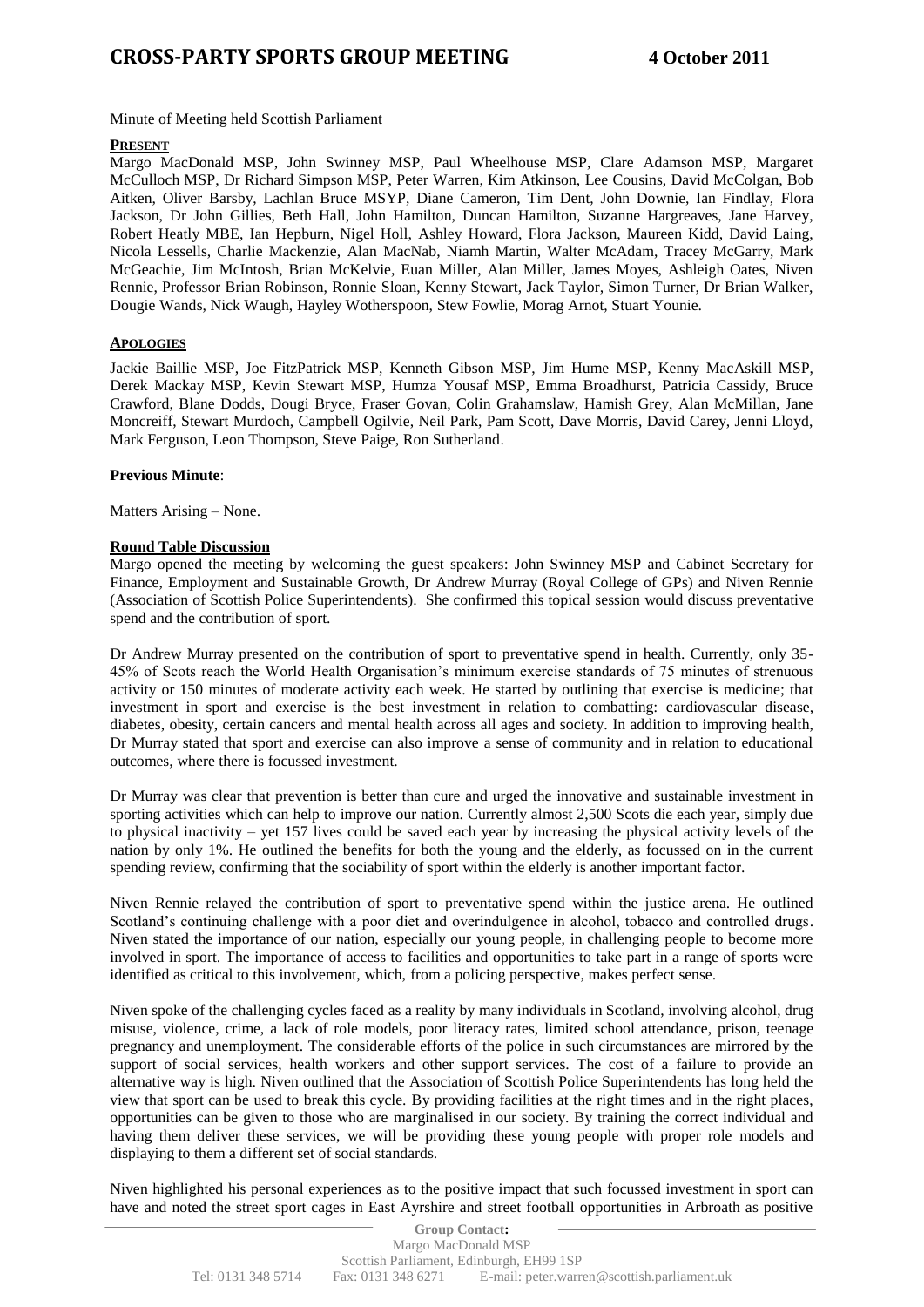case studies. However, he stated that throughout the country there are many examples of midnight soccer leagues, basketball, touch rugby and a host of other sports that have the same aims: to provide facilities, involve young people and reduce crime through diverting participants from the downward spiral previously cited. The involvement of police officers in many of these initiatives is key – not only to provide support and ensure good behaviour, but as a positive mechanism to assist in the programme and thereby build rapport with the young people, as well as providing a role model experience. The Association views such schemes as the ideal recipients of the CashBack for Communities investment; where better to spend funds seized from the assets of criminals than to prevent another generation of criminals from developing?

John Swinney responded by sympathising with the demoralising challenge for medical practitioners in regularly dealing with the declining health that a lack of activity brings. He enforced the importance of a sense of responsibility of individuals in improving their own health through increased activity, with the Government taking a role in enabling people to lead healthier lives. This is against a backdrop of being the first Government in over a decade to be required to spend less money.

The two key challenges within the recent comprehensive spending review were 1) how to increase economic recovery and 2) how to prioritise preventative spend within the budget. A decisive shift towards preventative spending in Scotland is required in relation to early years, the elderly and in relation to offending. This isn't the Government's sum total of preventative spending work, nor is this limited to public sector work. Obesity is a priority within this work with a range of approaches being undertaken to encourage those leading more sedentary lives to engage in physical activity and sport; recognising that earlier intervention can lead to individuals leading healthier lives.

In relation to the justice agenda, Mr Swinney recalled the success of the CashBack for Communities programme and the discernable impact it makes at a local level as petty crime decreases when activities are scheduled. The increased physical activity for these individuals is a further benefit which should not be forgotten.

The comprehensive spending review is a signal that public sector practitioners need to increasingly support the preventative spend agenda, especially in relation to health and justice. Mr Swinney also introduced the Young Scots Fund, which will encourage new opportunities for activity and sought the input from the Cross Party Group on this, as he recognised the role that sport has to play in the preventative spend agenda.

In the questions that followed Margaret McCulloch MSP initiated a positive discussion as to how sport can work to persuade organisations to financially support preventative spend through sport in relation to health and justice. Nigel Holl provided an example of a programme within Scottish Athletics, called JogScotland, which is funded through a special grant from NHS Health Scotland. Nigel explained that a GP Surgery has recently started its own JogScotland group, having accessed free support and training for the volunteer leading the group through the JogScotland programme. Mr Swinney agreed that it was important to challenge such boundaries in relation to preventative activity. John Gillies, the Chair of the Royal College of GPs, agreed that we are only now starting to witness the consequences of limited physical activity and that we must look ahead towards a step change to prevent the epidemic which will result if more people are not more physically active.

Mark McGeachie introduced the Girls On The Move programme and their focus of involving young people in designing the activities which has resulted in increased levels of participation. Dr Richard Simpson MSP reflected on the different approaches taken within schools and that leadership within the school is a vital and determining factor. Parental power was emphasised as a key driver in increasing the levels of PE, sport and activity within schools and he commended the School Sports Award programme the Minister for Commonwealth Games and Sport had recently announced.

Ashley Howard from Scottish Swimming spoke of the funding invested in the governing body to provide a topup programme of swimming in all 32 local authorities. This has led to waiting lists within many swimming clubs. She stressed the importance of partnership working, to look at the whole sporting pathway to ensure there is a pathway for individuals within each sport to retain participation.

Lachlan Bruce MSYP worried that cost was a barrier for young people in accessing after school activities and reiterated the importance of quality PE. Jim Moyes disagreed with pricing as a barrier and emphasised the need to open up the school estates to community sports clubs and groups. Margo agreed with the school estate as a priority and confirmed that this would be a future agenda item of the Cross Party Group.

Mr Swinney reflected on his own running activities and how he felt physically and mentally better after running, along with the better mind-set this brought.